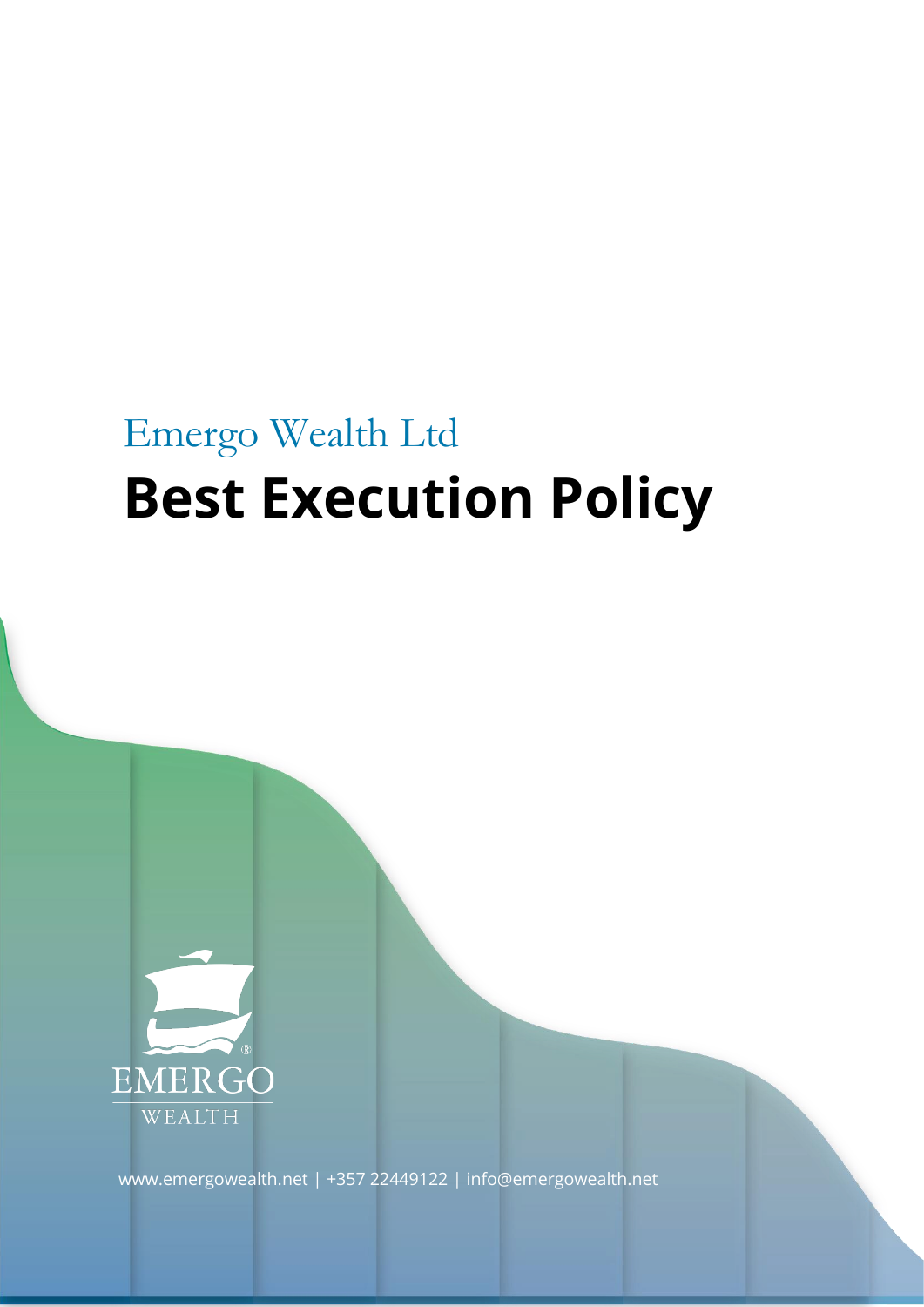

# Contents

| 1. |    |              |  |
|----|----|--------------|--|
| 2. |    |              |  |
| 3. |    |              |  |
| 4. |    |              |  |
| 5. |    |              |  |
| 6. |    |              |  |
|    | a) |              |  |
|    | a) |              |  |
| 7. |    |              |  |
| 8. |    |              |  |
|    |    |              |  |
|    |    | a)           |  |
|    |    | b)           |  |
|    |    | C)           |  |
|    |    |              |  |
|    |    | a)           |  |
|    |    | b)           |  |
|    |    | $\mathsf{C}$ |  |
|    |    |              |  |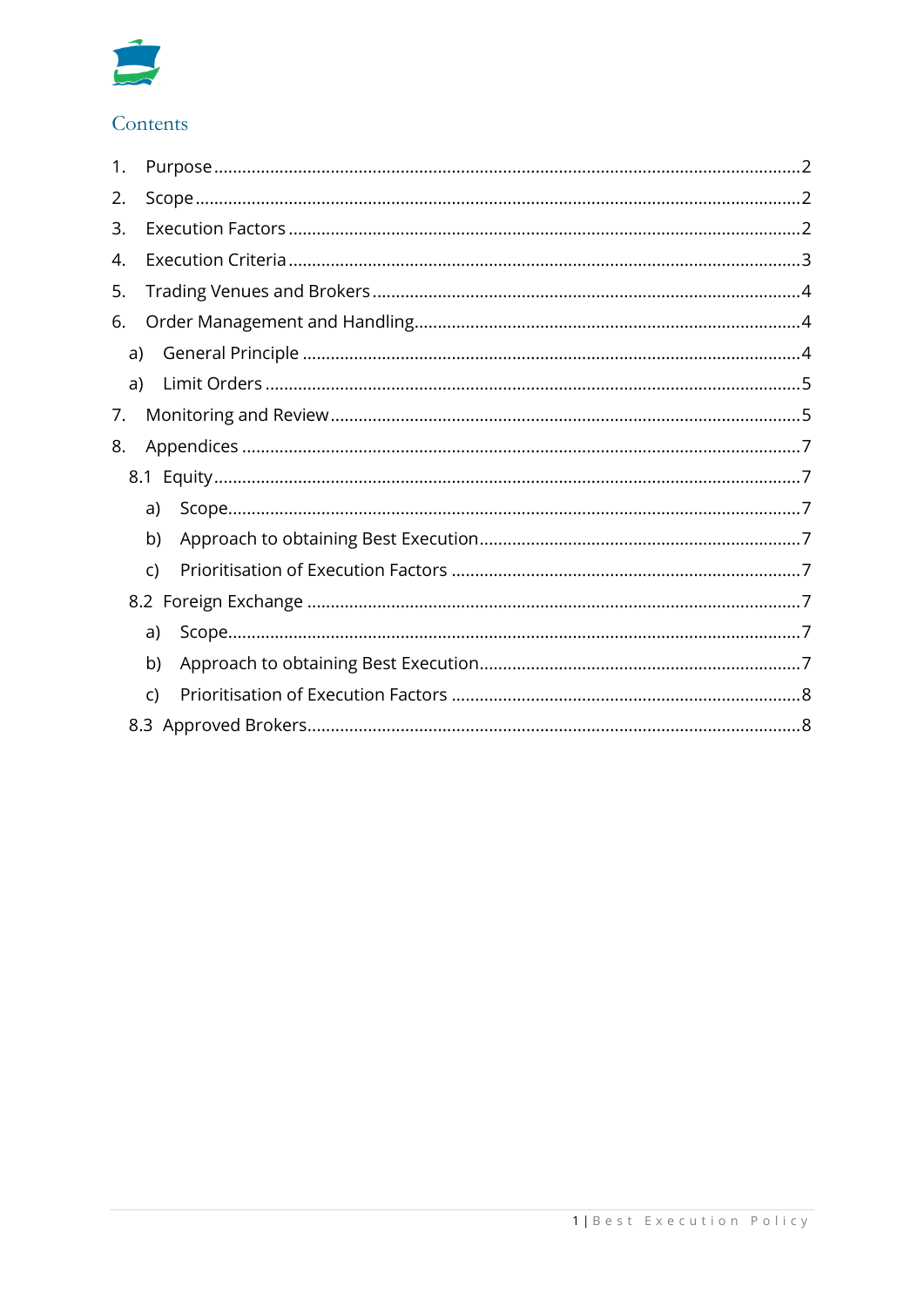

## <span id="page-2-0"></span>1. Purpose

This Best Execution Policy (hereinafter "Policy") describes the procedures that Emergo Wealth Ltd (hereinafter "the Investment Firm") will take, to obtain the best possible result when executing orders on behalf of clients (hereinafter "Clients").

The Investment Firm has established and implemented arrangements, including this Policy, which are designed to meet regulatory requirements, by the Markets in Financial Instruments Directive 2014/65/EU ("MiFID II") and the Investment Services and Activities and Regulated Markets Law of 2017 (L.87(I)/2017) (as amended) ("CIF Law"), and to obtain the best possible result for its Clients' orders taking into account price, costs, speed, likelihood of execution and settlement, size, nature or any other consideration relevant to the execution of the order . The process of obtaining such best possible result shall be referred to as "Best Execution".

This Policy is supplemented by appendices that provide further details to the Investment Firm's execution considerations as they relate to differing asset classes. The appendices cover the following financial instruments/ products and should be read in conjunction with this Policy:

- − Equities shares;
- − Foreign Exchange; and
- − Exchange traded products.

Please, note that by receiving this Policy, you will be deemed to have read, understood and consented to this Policy.

#### <span id="page-2-1"></span>2. Scope

The Investment Firm performs discretionary asset management on behalf of the Clients and in carrying out this activity, the Investment Firm in exchange traded products. This Policy applies to all the orders that the Investment Firm execute in fulfilment of its obligations arising from this mandate and all financial instruments which are covered by MiFID II.

This Policy is a commitment of the Investment Firm to take all sufficient steps to obtain, when executing orders, the best possible results for the Clients and to act honestly, fairly, professionally and in the Clients best interest at all times. In events of extreme volatility or force majeure which are outside the Investment Firm's control, execution of orders may be temporarily suspended

This Policy also applies when the Investment Firm purchases or sells financial instruments in fulfilment of its obligations arising from its reception and transmission mandates with the Clients.

#### <span id="page-2-2"></span>3. Execution Factors

The Investment Firm when executing order for Clients, will in accordance with this Policy, take all sufficient steps to obtain the best possible result. The best possible result means the best overall price being the purchase price at which an order is executed (for a buy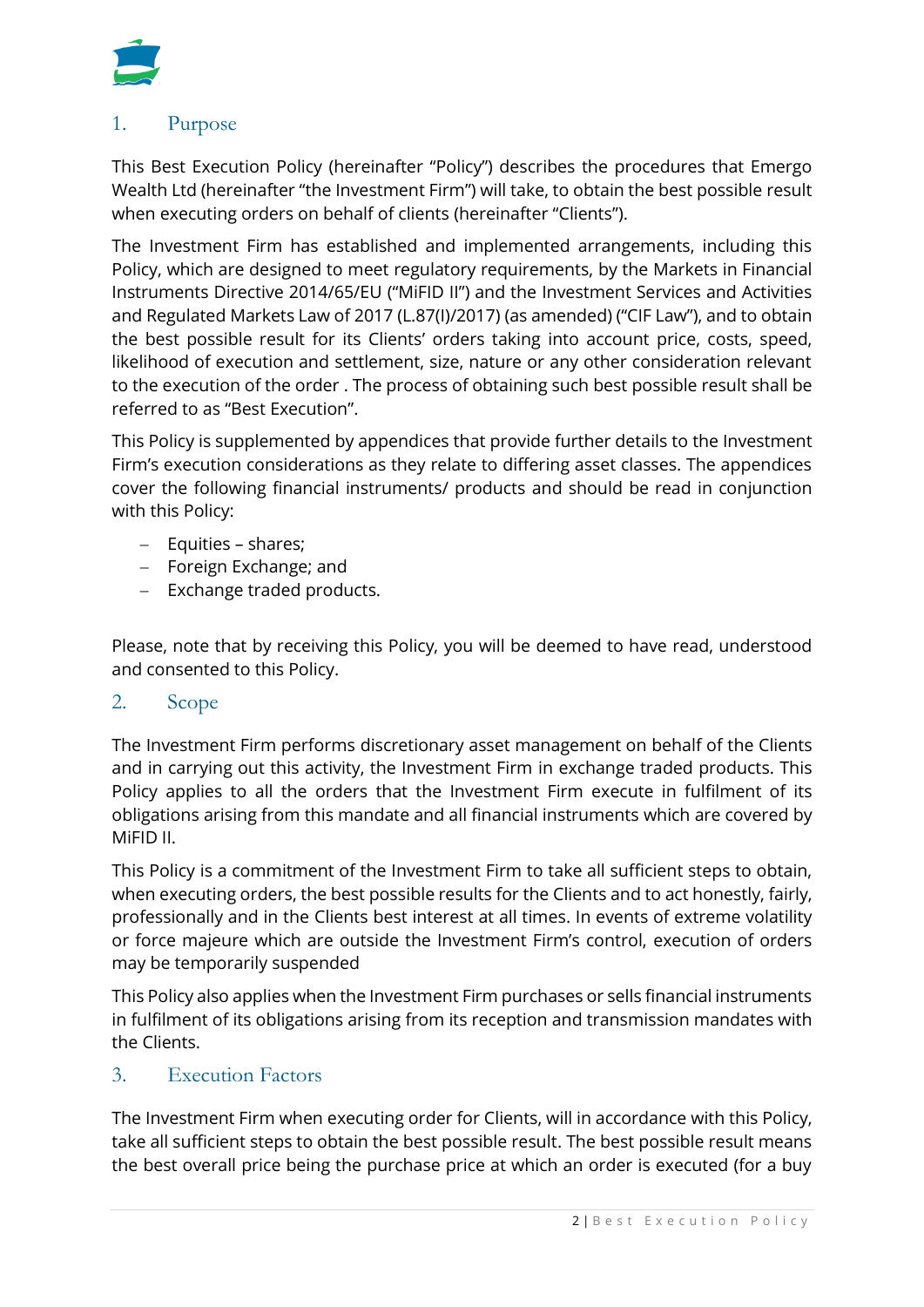

order) plus transactions fees passed to the Clients, or the sale price at which an order is executed (for a sell order) minus transaction fees passed on the Clients, across the trading venues on which the Investment Firm may execute orders.

Other than the best overall price, the Investment Firm will take into consideration the following factors ("Execution Factors"), if relevant, and give them precedence over the immediate price factors where they are instrumental in delivering the best possible result for the Clients in terms of total costs to the Clients:

- 1. *Costs*: any costs relevant to the execution of the order (i.e., costs charged by third parties which are related to the execution of the transaction such as, trading venues fees, clearing and settlement fees and any other fees paid to third parties).
- 2. *Speed of Execution*: the rate at which an order can be progressed. The Investment Firm will progress an order at a rate, which believes, the market it represents by suitable market conditions to reduce execution risks.
- 3. *Likelihood of Execution & Settlement*: in any case where execution orders may compromise the likelihood of settlement, an alternative procedure will be adopted even if, it would result in a worst price.
- 4. *Size & Nature of the Order*: the likelihood that an execution of an order can be filled entirely, or at least a substantial part of it. This factor increases in importance in situations where access to liquidity in financial instruments is constraint and settlement period is limited. The execution of such orders may differ from the way that standard orders are executed.
- 5. Any other factor that is deemed relevant to the efficient execution of Clients' including liquidity and market impact.

The Investment Firm will determine the relative importance of these factors by considering matters including the characteristics of the asset manager's order, the characteristics of the financial instruments that are subject to that order and the characteristics of counterparties and trading venues to which that order can be directed. The price and the costs factors generally receive a primary importance in obtaining Best Execution. However, other factors may gain importance, for example, when transacting a large order, minimising market impact might be more important than price or, when trading an illiquid product, certainty of execution might be more important than price.

# <span id="page-3-0"></span>4. Execution Criteria

The following criteria ("Execution Criteria") will be considered when determining the level of importance to execution factors mentioned above (see Section 3):

- − *Client Characteristics:* Professional Clients may have different needs to Retail.
- − *Order Characteristics*: such as the potential for it to have an impact on the market.
- − *Financial Instrument Characteristics*: such as the liquidity and trading volume.
- − *Executing Venue Characteristics*: distinct features of the liquidity sources available.
- − Any other relevant circumstances as applicable.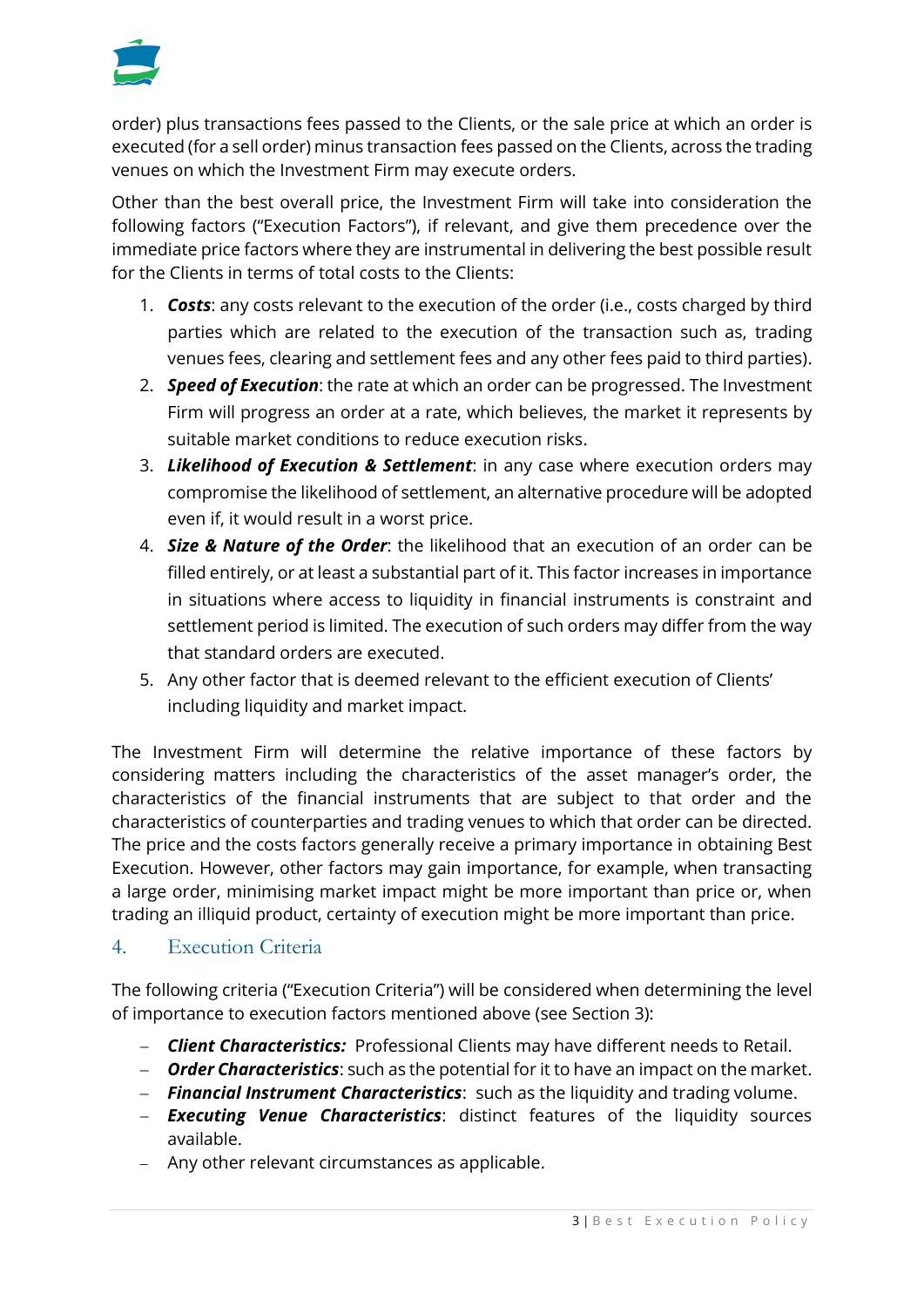

The Investment Firm will follow the same standard and apply the same processes to all trading venues and financial instruments to provide Best Execution.

# <span id="page-4-0"></span>5. Trading Venues and Brokers

The trading venues are selected considering factors such as liquidity and price offered, credit and settlement risk, realized performance (e.g., liquidity, price improvements, fill rates), commercial positioning, resilience, and reliability.

In trading venues where liquidity is low, likelihood of execution will become more important. In other cases, the selection of the trading venue may be limited because of the nature of the order. For example, when financial instruments are more illiquid, there may be little or no choice of a trading venue.

The brokers are selected with care, and the Investment Firm ensures that their orders execution policy complies with Investment Firm's best execution criteria,. During the business relation, all parties on Investment Firm's approved broker list are monitored and reviewed on an on-going basis. Also, brokers will be assessed on criteria such as their reputation, execution price, liquidity, quality of execution (e.g., accurate timely execution, potential to improve on price), but also on the market conformity of their commission charges plus any other relevant criteria. Such reviews may lead to decisions to remove counterparties from the approved broker list.

Where the selection of a trading venue or a broker is applicable for the execution of an order, the decision is based on the facts and circumstances. The Investment Firm will consider many factors and does not adhere to any rigid formulas when selecting a trading venue or broker for order execution. In general, the Investment Firm considers some or all the following criteria in order to decide the most appropriate trading venue or broker to obtain best execution, depending on the order:

- − The size of the trade relative to other trades in the same financial instrument;
- − The need to minimize the possible market impact;
- − Commission rates and other costs;
- − Access to liquidity; and
- − Any other relevant factor.

The Investment Firm may execute the Clients orders through a single trading venue or broker, if concludes that a single trading venue or broker allows to obtain Best Execution on a consistent basis. The Investment Firm will proceed with the execution of orders through a single trading venue or broker only where it can reasonably expect that the selected trading venue and broker will enable to obtain results for Clients that are at least as good as the results that reasonably could expect from using multiple trading venues and brokers.

#### <span id="page-4-1"></span>6. Order Management and Handling

#### <span id="page-4-2"></span>a) General Principle

The investment Firm should ensure when, executing orders for the fulfilment of the obligations of its mandate:

− The orders are executed promptly in accordance with the Clients instructions.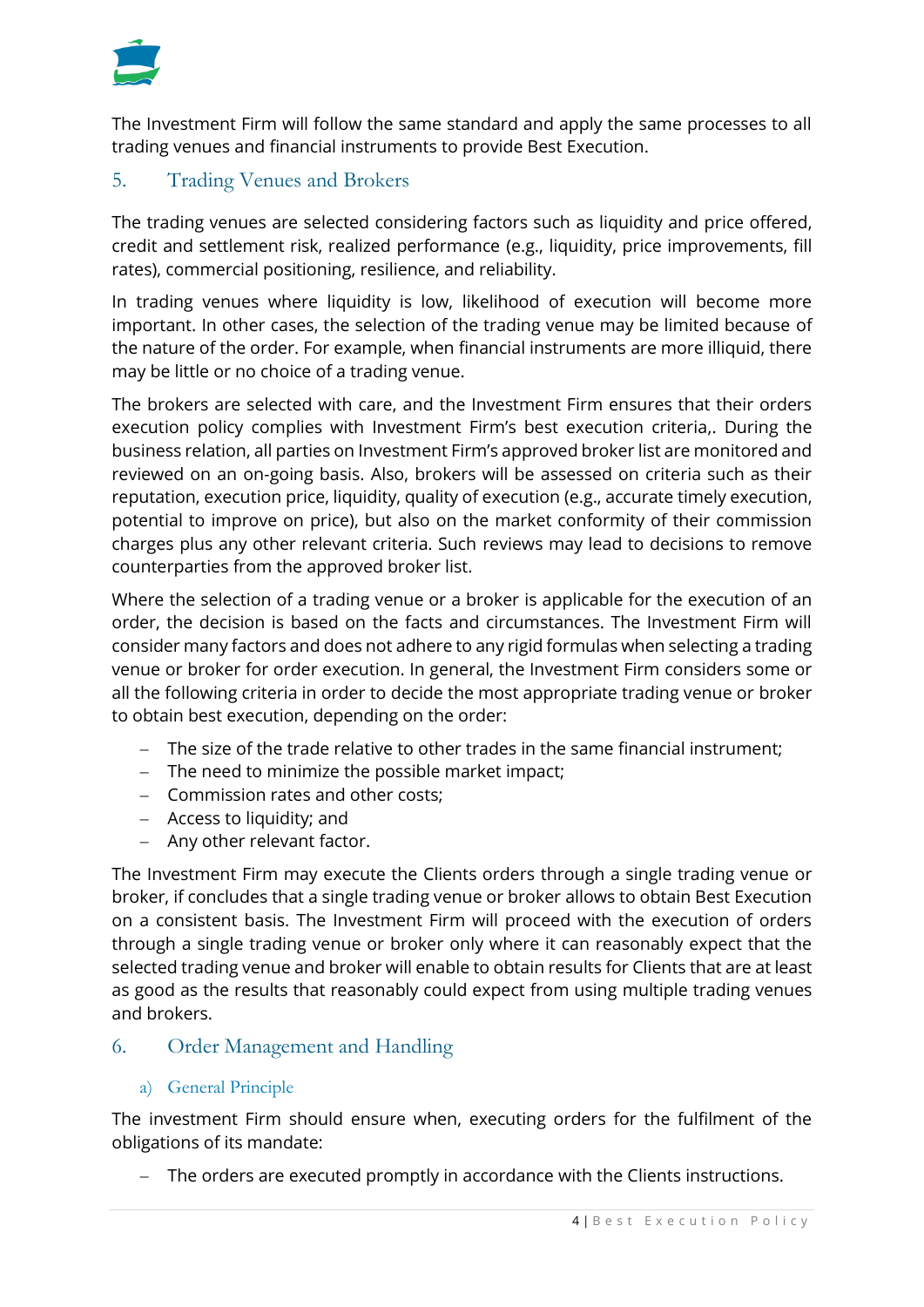

- − The orders are recorded and allocated.
- − The orders are executed sequentially unless the characteristics of the order or prevailing market conditions make this impracticable, or the interests of the Client require otherwise.

This may involve aggregating orders with similar order instruction to maximize efficiency and to obtain Best Execution for participating accounts. This action will only be performed, if the market infrastructure allows for trade aggregation and if the Investment Firm believes the aggregation is likely in the best interest of the involved Clients and it is unlikely to work in disadvantage of any of the participants.

The following principles will apply to all aggregated transactions:

- − The trade allocation is set and fixed before execution.
- − No Client will be favoured over any other client.
- − The transactions costs are shared pro-rata based on each Clients participation in the transaction.
- − In the case of partial execution, the executed portion of the transaction will be allocated on a pro-rate basis with each participating portfolio receiving a percentage of the executed portion of the order based upon each portfolio's percentage of the original order.

Notwithstanding any of the foregoing, an aggregated order may be allocated on a basis different from the one noted above, provided that all clients receive fair and equal treatment over time. Any considerable deviation is substantiated and documented.

#### <span id="page-5-0"></span>a) Limit Orders

The Investment Firm may route the Clients orders to the trading venues or brokers in the type of buy/ sell limit orders, determine (if applicable) in which trading venue or broker will route the orders for execution considering the execution factors mentioned above (see Section 3). In more precise, characteristics of the Client's order, best available price, available liquidity, and certainty of execution at the time which the order is received. A market order at all times will be executed, but in volatile markets, the execution price can be substantially different from the price that was quoted. Limit orders, which are orders with specified price orders, may not guarantee an execution, however, will avoid order execution in unfavourable prices.

The execution of the order after transmission to a relevant exchange will be subject to price-time priority.

# <span id="page-5-1"></span>7. Monitoring and Review

The Investment Firm has developed a set of robust systems and controls according to which it ensures that potential deficiencies in respect to the order execution policy are identified and corrected. This policy is reviewed at least annually, or whenever a material change occurs that affects the Investment Firm's ability to obtain the best result for the execution of Clients orders. Any new policy will be made available on the Investment Firm's website and will be in force as from publication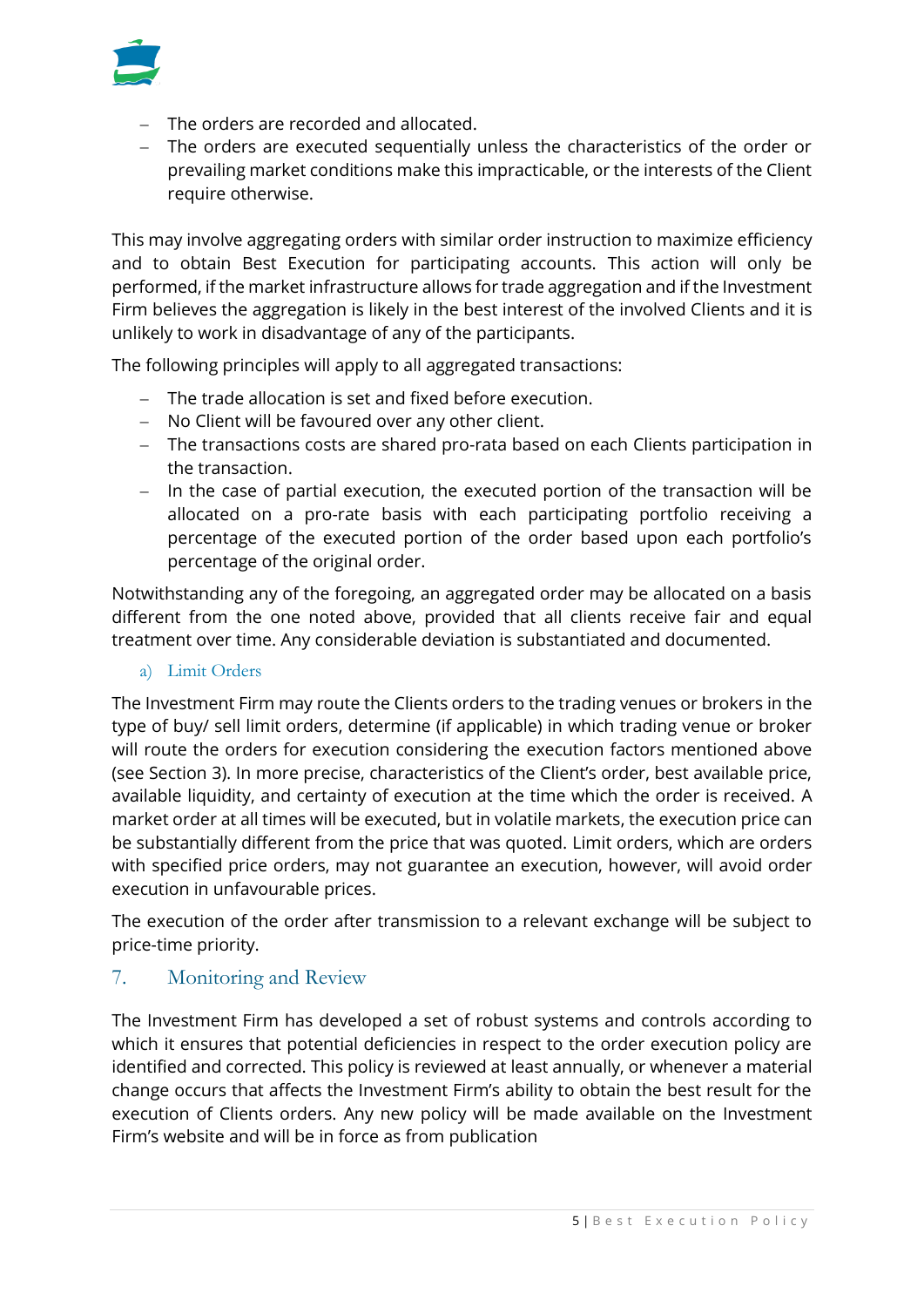

Furthermore, the Investment Firm on an on-going basis monitors the quality of the price of execution of orders and the fair allocation in respect aggregated orders. In addition, the Investment Firm monitors and reviews the execution quality of the brokers and trading venues used to ensure continued compliance with its order execution arrangements and policy. The observations and findings of the above-mentioned monitoring activities are analysed and discussed regularly and at least on an annual basis.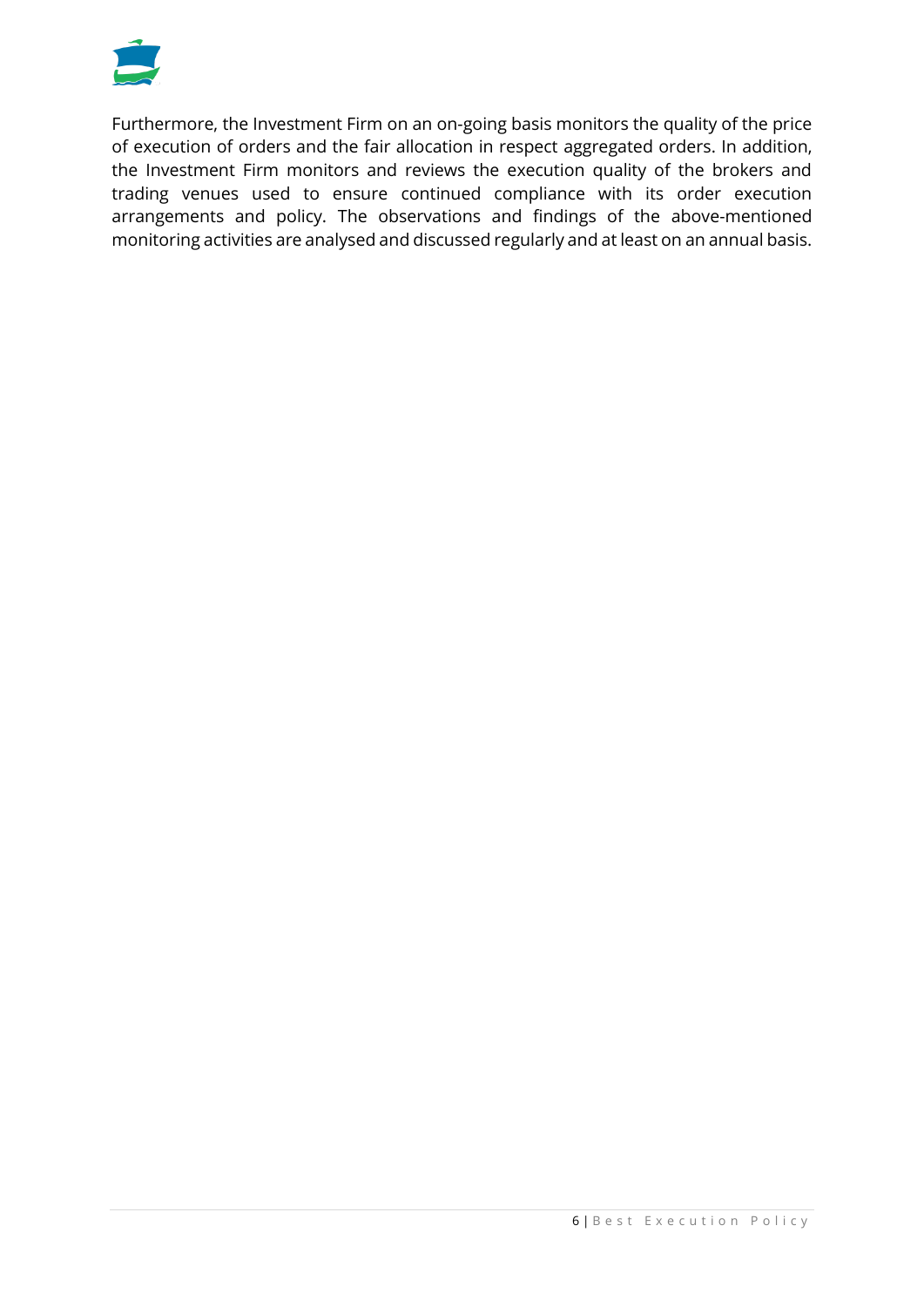

## <span id="page-7-0"></span>8. Appendices

- <span id="page-7-1"></span>8.1 Equity
- <span id="page-7-2"></span>a) Scope

Best Execution for equity instruments apply to the following products:

- − Shares;
- − Exchange traded funds ("ETFs");
- − Exchange traded commodities ("ETCs") and
- − Exchange traded derivatives ("ETDs").
- <span id="page-7-3"></span>b) Approach to obtaining Best Execution

Saxo Bank A/S executes all the Clients equity orders on behalf of the Investment Firm. The investment firm does not execute equity orders through any other broker or counterparty. The orders are executed to the trading venue(s) that the Investment Firm has determined considering the characteristics and criteria the order. Doing so, the Investment Firm will transmit the orders for execution to Saxo Bank A/S through the broker's algo (i.e., API) or platform, if any circumstance prohibit the former.

However, in accordance with regulatory requirements, the Investment Firm remains solely responsible to its clients for taking all sufficient steps to obtain the best possible result for them.

<span id="page-7-4"></span>c) Prioritisation of Execution Factors

When executing equity orders and where Best Execution applies, the Investment Firm will consider all the execution factors listed above (see Section 3).

The primary execution factor for the purpose of fulfilling the Best Execution obligation will usually be the price however, all key execution factors are considered. The Investment Firm will use its experience and expertise to assess their relative weighting considering the order characteristics to achieve best possible balance across the full range of factors.

- <span id="page-7-5"></span>8.2 Foreign Exchange
- <span id="page-7-6"></span>a) Scope

Best Execution considerations for Foreign Exchange ("FX") instruments, covering all tradable currencies, and commodities, apply to the following product(s):

− Futures.

FX spot is out of scope for Best Execution; however, the Investment Firm strives to offer competitive pricing and best possible execution when handling Clients FX spot transactions as principal transactions.

<span id="page-7-7"></span>b) Approach to obtaining Best Execution

Saxo Bank A/S executes all the orders in such products executed which has access to trading venues or regulated markets of derivatives.